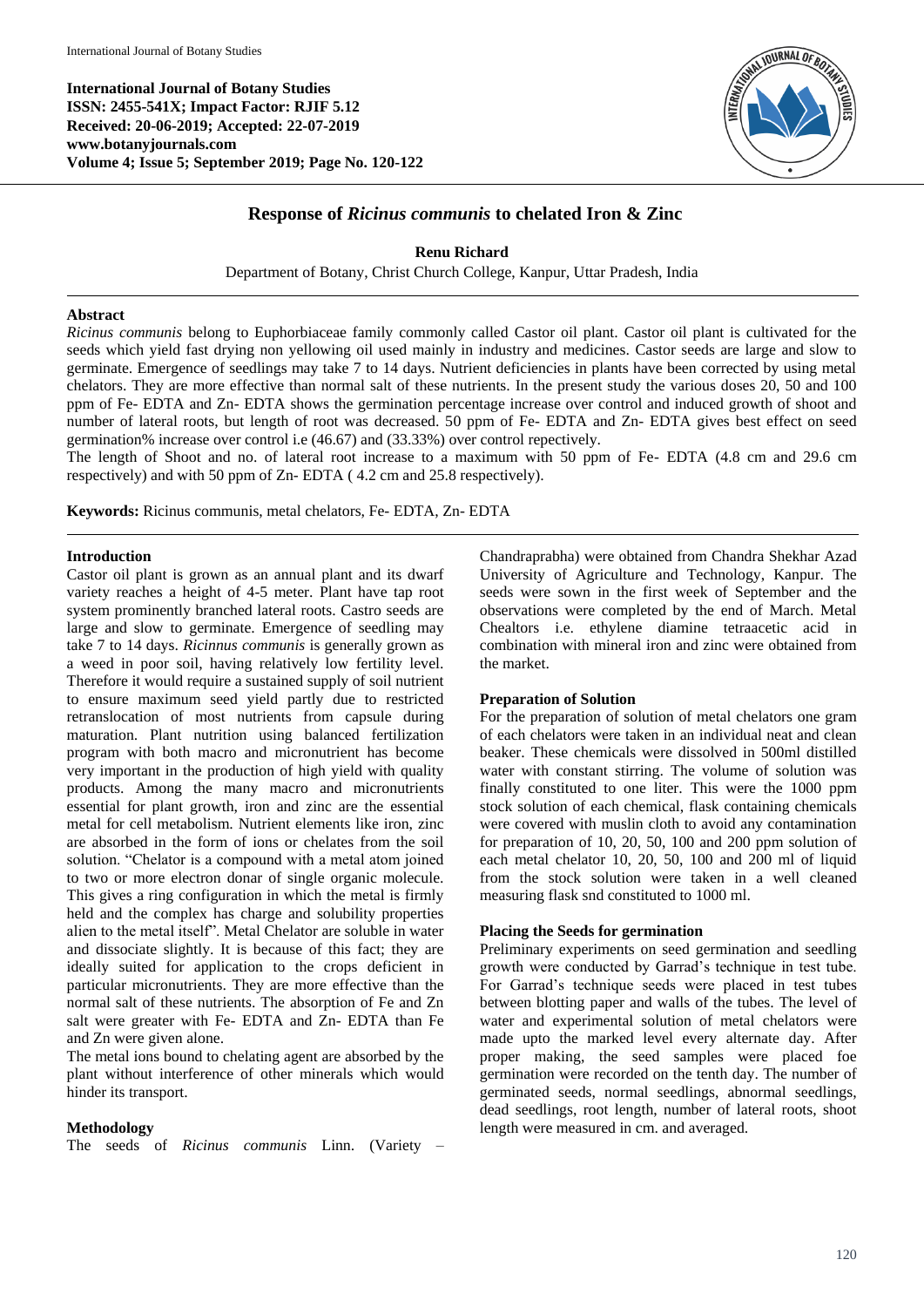#### **Observation**

| <b>Metal Chelators</b> | <b>Dose</b> | % of germination |
|------------------------|-------------|------------------|
| Fe-EDTA                | 10          | 61               |
|                        | 20          | 76               |
|                        | 50          | 88               |
|                        | 100         | 80               |
|                        | 200         | 32               |
| $Zn$ -EDTA             | 10          | 60               |
|                        | 20          | 68               |
|                        | 50          | 80               |
|                        | 100         | 72               |
|                        | 200         | 44               |
|                        | Control     | 60               |

**Table 1:** Influence of metal chelators on seed germination of *Ricinus communis*

Table 'A' reveals increased germination percentage of seed with 50 ppm Fe-EDTA were maximum (88%) followed by

50 ppm Zn- EDTA (80%) as compare to control (60%).

**Table 2:** Influence of metal chelators on seedling growth of *Ricinus communis*

| <b>Metal Chelators</b> | <b>Dose</b> | Length of root<br>(Cm) | Length of shoot<br>(Cm) | % of germination |
|------------------------|-------------|------------------------|-------------------------|------------------|
| Fe-EDTA                | 10          | 10.1                   | 2.5                     | 18.3             |
|                        | 20          | 9.6                    | 3.6                     | 26.3             |
|                        | 50          | 8.2                    | 4.8                     | 29.6             |
|                        | 100         | 7.2                    | 4.2                     | 19.5             |
|                        | 200         | 4.3                    | 1.2                     | 8.4              |
| $Zn$ -EDTA             | 10          | 10.2                   | 2.1                     | 14.8             |
|                        | 20          | 9.8                    | 3.2                     | 22.5             |
|                        | 50          | 8.7                    | 4.2                     | 25.8             |
|                        | 100         | 7.8                    | 3.5                     | 18.3             |
|                        | 200         | 6.5                    | 1.6                     | 12.5             |
|                        | Control     | 10.3                   | 2.3                     | 14.2             |

Table B reveals induced growth of shoot and no. of lateral root and it was maximum with 50 ppm of Fe-EDTA (4.8 cm and 29.6 cm respectively) as compare to control (2.3 cm and 14.2 cm respectively). The length of primary root decreased with increase in concentration as compare to control and was maximum with 200 ppm of Fe-EDTA (4.3 cm). Figure A shows the percentage increase or decrease as compared to control.

Treatment of 50 ppm of Fe-EDTA promoted the maximum length of shoot and no. of lateral roots (108.7% and 108.45% respectively) followed by 50ppm of Zn- EDTA (82.61% and 81.69% repectively). Primary root length decreased with increase in concentration and was minimum with 200 ppm of Fe-EDTA (decreased by 58.25 respectively).

#### **Discussion and Result**

In the present investigation the effect of metal chelators on *Ricinus communis* showed interesting result during the present study. The promontory effect has revealed interesting facts which is of applied significance.

In the present investigation soaking seeds of *Ricinus communis* for 48 hours in 20, 50 and 100 ppm of metal chelators i.e Fe-EDTA and Zn- EDTA resulted in enhanced germination of seed, growth of shoot and no of lateral roots. Peuke *et. al*. (2002) found that root shoot ratio increased in *Ricinus communis* seedling under potassium limitation. A number of chemicals have been known to influence seed germination by promoting faster germination inducing greater seedling-vigour (Sankhla and Sankhla 1968; Mayer

and Shain 1974). Veer (1983) observed the effect of metal on germination and seedling growth of Pisum sativum seed imbibed in higher concentration of nickel sulphate were inhibitory while lower concentration were promontory to seedling growth enhancement of seedling growth of Wheat, Oat, Soybean with low concentration of chelating agent was observed by Coil 1952, Heath and Clark 1956 a:b 1960 and Brown *et al*. 1960.

It therefore become interesting to understand the effect of metal chelator on seedling growth of *Ricinus communis* before studying their effect on flowering and yield. Fertilizers which are used to increase the growth of the crop also increase eutrophication due to increased amount of phosphorous and nitrate. The accumulation of excess salt through the application of chemical fertilizers threatens production of crops. Application of chelators with the essential nutrient elements could be more effective and beneficial. The metal chelators can help to promote the much required productivity of castor oil with improved quality of the produce. The right treatment may especially help to correct the mineral deficiencies when the crop is grown on less fertile soil.

#### **References**

- 1. Agri I, Gomeg M, *et al*. Influence of Fe-EDTA and Feclay application in bean (*Phaseolus vulgaris*), 1983.
- 2. Ahmed IU, Rahman S, *et al*. Effect of Phosphorous and Zinc application on growth, yield and protein content of mungbean J Indian, Soils Sci. 1996; 34: 305-308.
- 3. Brown JC, Tiffin LO, Holmes RS. Competition